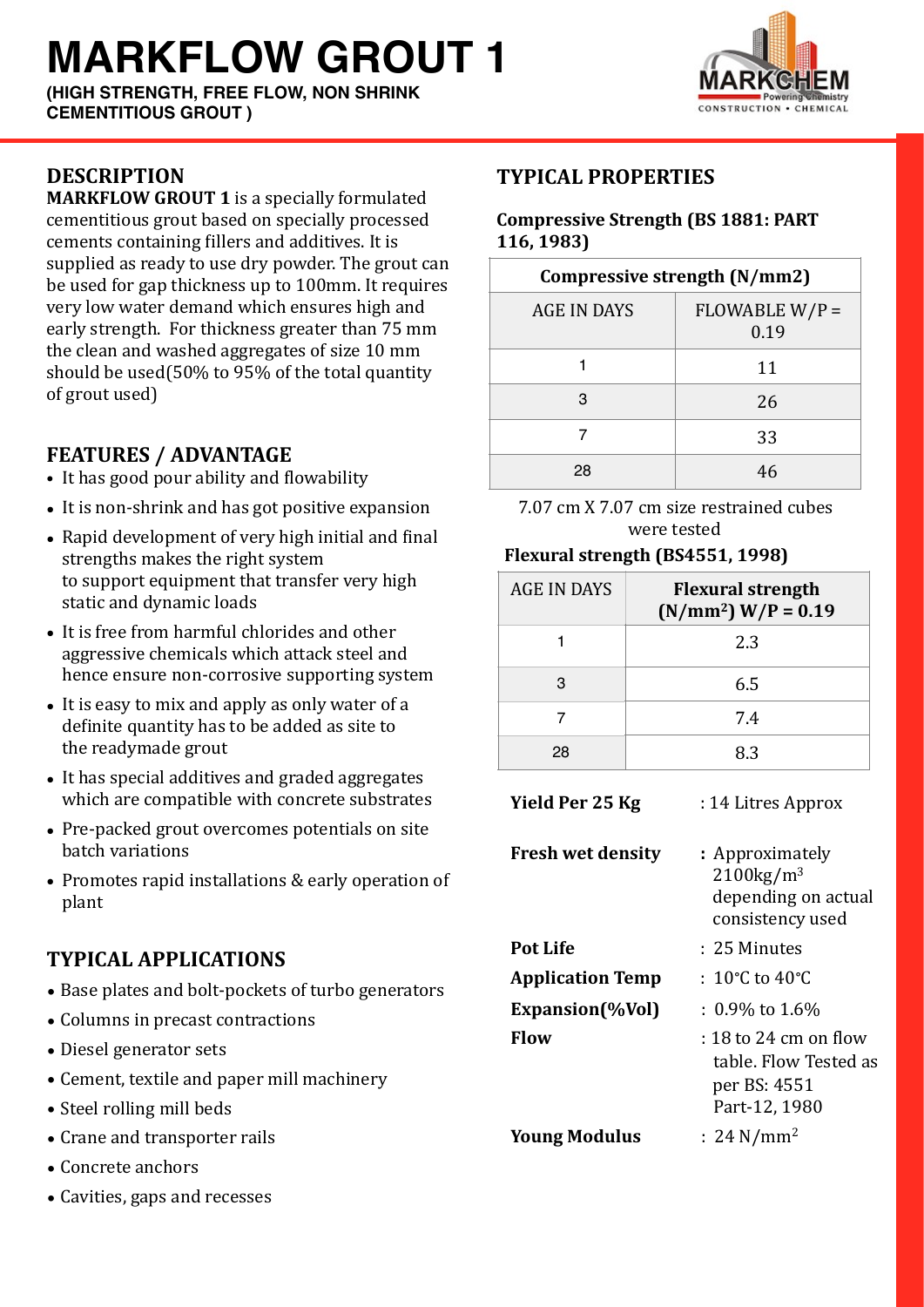# **MARKFLOW GROUT 1**

**(HIGH STRENGTH, FREE FLOW, NON SHRINK CEMENTITIOUS GROUT )**

#### **DIRECTIONS FOR USE**

**SURFACE PREPARATION:** Before grouting clean all surfaces coming in contact with **MARKFLOW GROUT 1.** All types of contaminations such as fat, oils. Dust and cement slurry must be removed. The concrete substrate should be thoroughly wetted and saturated with water.

The substrate should be prepared by suitable mechanical preparation techniques such as high pressure water jetting, breakers, blast cleaning, scrabbles, etc. The concrete substrates should be pre-soaked with clean water continuously for 2 - 6 hours to ensure a saturated surface dry condition throughout the operation.

Immediately before pouring remove all excess or standing water from within any formwork.

**MIXING**: The quantity of clean water required to be added to a 25kg bag to achieve the desired consistency is given below:

Flowable : 4.750 litres

The selected water content should be accurately measured into the mixer. The total content should be slowly added and continuous mixing should take place for 5 minutes. This will ensure that the grout has a smooth even consistency. Add enough water into a clean mixing bucket by using a proper water gauge. Add the powder into the bucket slowly and continuously. Mix the fresh mortar with a proper electrical mixer (300-600) rpm) for 4 minutes until having a homogenous consistency. Let the mortar have rest for 4 minutes and re-mix for 30 seconds

**Bolt Pockets:** Depending on the size of the bolt pockets, 50-100% clean 10mm sound aggregates by weight of grout consumption should be incorporated to economise on grout and also to keep the heat of hydration low. When the thickness exceeds 100mm-150mm our technical department may be contacted for advice. There must be at least 12 hours gap between bolt pocket and under base plate grouting sequence

**Under Base Plate:** Leak proof strong formwork must be provided to withstand operational stresses while grouting and all edges must be sealed with MARKFLOW GROUT 1 of trowelling consistency to arrest the grout from flowing out of formwork. The sealed edges must be strong enough to resist fluid grout (at-least 1-2 hours after sealing). Grouting must be continuous until the cavity is completely filled to the desired level. The exposed areas must be kept to a minimum of 100-150mm on the grouting side and 50mm on the opposite side. All exposed areas must be restricted by covering with wooden planks or polythene sheets with sand sprinkled on top of the sheet to avoid cracks on the grouted surface.

**CURING:** On completion of the grouting operation, exposed areas should be thoroughly cured. This should be done by the use of MARKCURE WB curing membrane, continuous application of water and/or wet hessian

#### **WORKING TEMPERATURE**

For Low Temperature – When the air or contact surface temperature is  $10^{\circ}$ C or below warm water between  $(30^{\circ}C - 40^{\circ}C)$  is recommended to accelerate the strength. Normal precautions should be adopted with cementitious materials in winters. For temperature below  $10^{\circ}$ C the formwork should be kept in place for at-least 37 hours 

For High Temperature - For temperature above 40 $\degree$ C, cool water below 15 $\degree$ C should be used for mixing the grout before placement

### **YIELD (CONSUMPTION)**

Allowance should be made for wastage when estimating quantities required. The approximate yield per 25 kg bag for different consistency is: Consistency Flowable Yield (litres) 14.00

Immediately before pouring remove all excess or standing water from within any formwork.